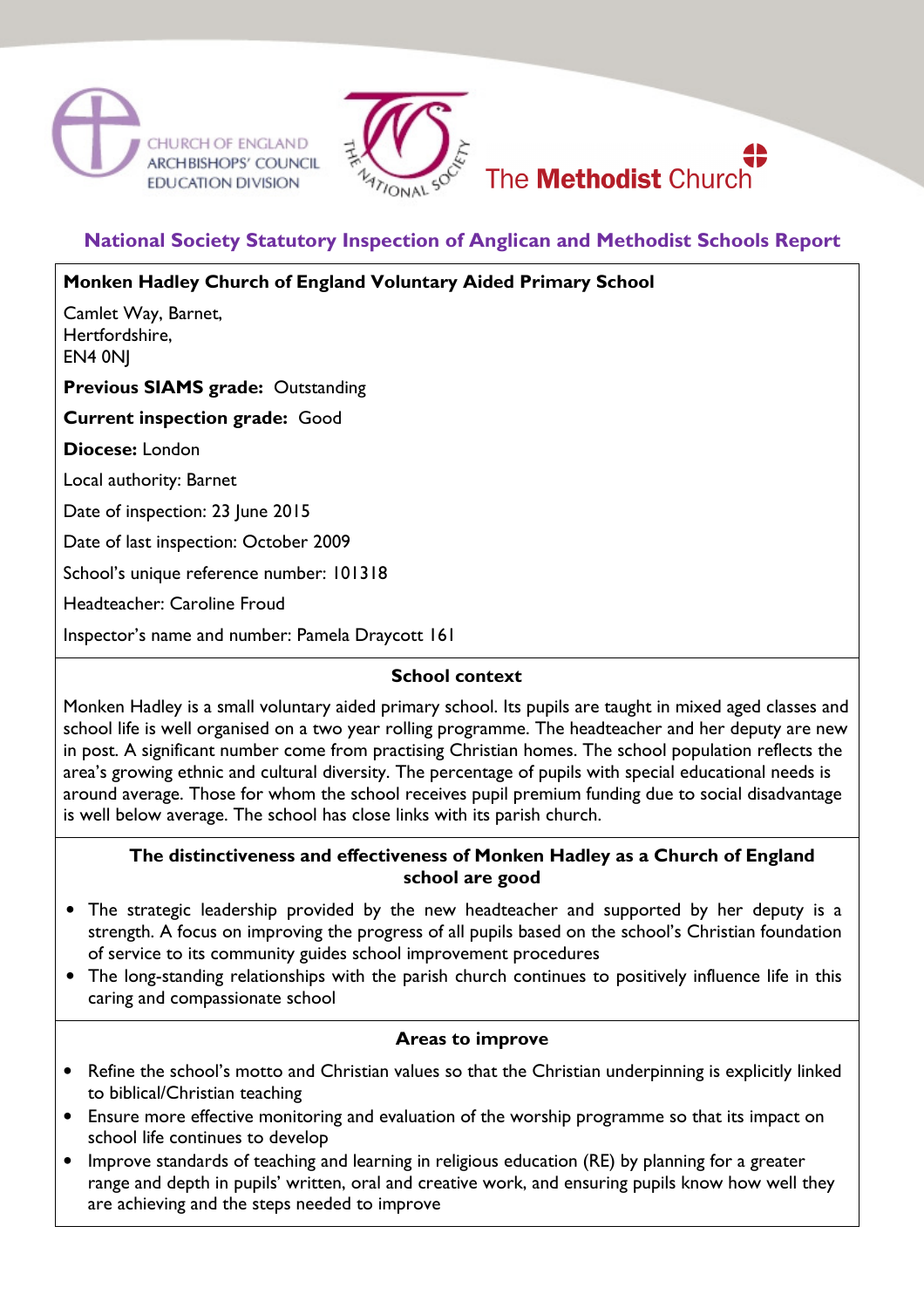### **The school, through its distinctive Christian character, is good at meeting the needs of all learners**

Standards are good and mainly above average. However, some pupils, especially from Reception to the end of Year 2, have not always made good enough progress. The headteacher identified this and has worked swiftly to address it. Data, externally moderated, indicates that pupils in Key Stage 1 are making better progress currently as are pupils in Key Stage 2. The leadership team, including governors, rightly recognise that the high achievement and progress of pupils is a key expression of the school's Christian mission as a church school. Consequently, it strives to develop each child to their full potential within an inclusive Christian ethos. Parents report that their children are happy and feel safe in school and that they are well cared for. Attendance is slightly above average. Pupils' wellbeing is central to school life based on its motto which focuses on pupils growing in 'faith, hope and love'. This leads to a school that is a happy and supportive place. This expresses its Christian values of, for example, 'compassion'. Pupils readily demonstrate compassion not only towards each other but also, for example, in their response to charitable fundraising. Pupils recognise that giving to charity is a key way in which the school expresses its Christian ethos and values. As one pupil said, 'We help others because Jesus wants us to'. Very good, respectful behaviour within class and around school exemplifies the school's Christian ethos well. Pupils respond well to the good opportunities for spiritual, moral, social and cultural development provided through worship, in RE and more widely across the school. They recognise that Christian teaching helps them to know right and wrong and behave accordingly. The school's values are reinforced very well through worship and well in RE, through its content and the approaches to learning used. In RE pupils appropriately address the diversity of religious beliefs and practices in God's world.

## **The impact of collective worship on the school community is good.**

Worship takes place daily with good links made between worship, RE and school life. For example, in the lead in to Sports Day, a good act of worship, led by the headteacher, linked the sporting values of determination, discipline and teamwork effectively with biblical teaching. Recently there has been a change to the timing of worship which now takes place at the beginning of each school day. This has impacted positively on the importance with which worship is viewed and in setting a calm and purposeful start to each day. Pupils are attentive and respectful during worship. Pupils and parents have positive attitudes towards worship which is valued and enjoyed. As one Year 5 pupil reflected, 'Worship is important because it makes me remember that God is here'. Through worship pupils are given good opportunities to focus on the school's values. There is an appropriate focus on Jesus' life and teaching. Pupils are developing an age-appropriate understanding of complex Christian beliefs such as that of God as Father, Son and Holy Spirit. Elements of Anglican worship such as an opening sentence with a response, lighting candles, singing hymns and saying prayers are well established. Pupils know and say the Lord's Prayer during the weekly act of worship in church. However, the Lord's Prayer does not form part of regular worship otherwise. Prayer is given some importance within the life of this church school. Grace is said before lunch and a prayer is said at the end of the school day. Pupils are encouraged to write their own prayers and to use the reflection area in classrooms. Displays in the school hall focusing on biblical stories enhance the environment for worship and demonstrate links with RE well. Worship is specifically Christian. It is presented sensitively and is inclusive of those of other faiths and none. Basic monitoring and evaluation of worship by senior leaders and governors takes place. Pupils take some responsibility for leading and evaluating worship. Their role in planning worship is less developed.

## **The effectiveness of the religious education is satisfactory**

The current RE co-ordinator, who is the headteacher, took on her responsibilities in January 2015. She has correctly identified key issues for improving the quality of teaching and learning in RE. The quality and quantity of written work in RE has improved somewhat since September 2014. However, the standards pupils achieve in RE are not high enough. Consequently the progress pupils make is not as good as in other 'core' subjects (literacy and mathematics). Pupils generally enjoy RE finding it 'interesting'. They particularly enjoy the discussion element which is present in many lessons. The depth